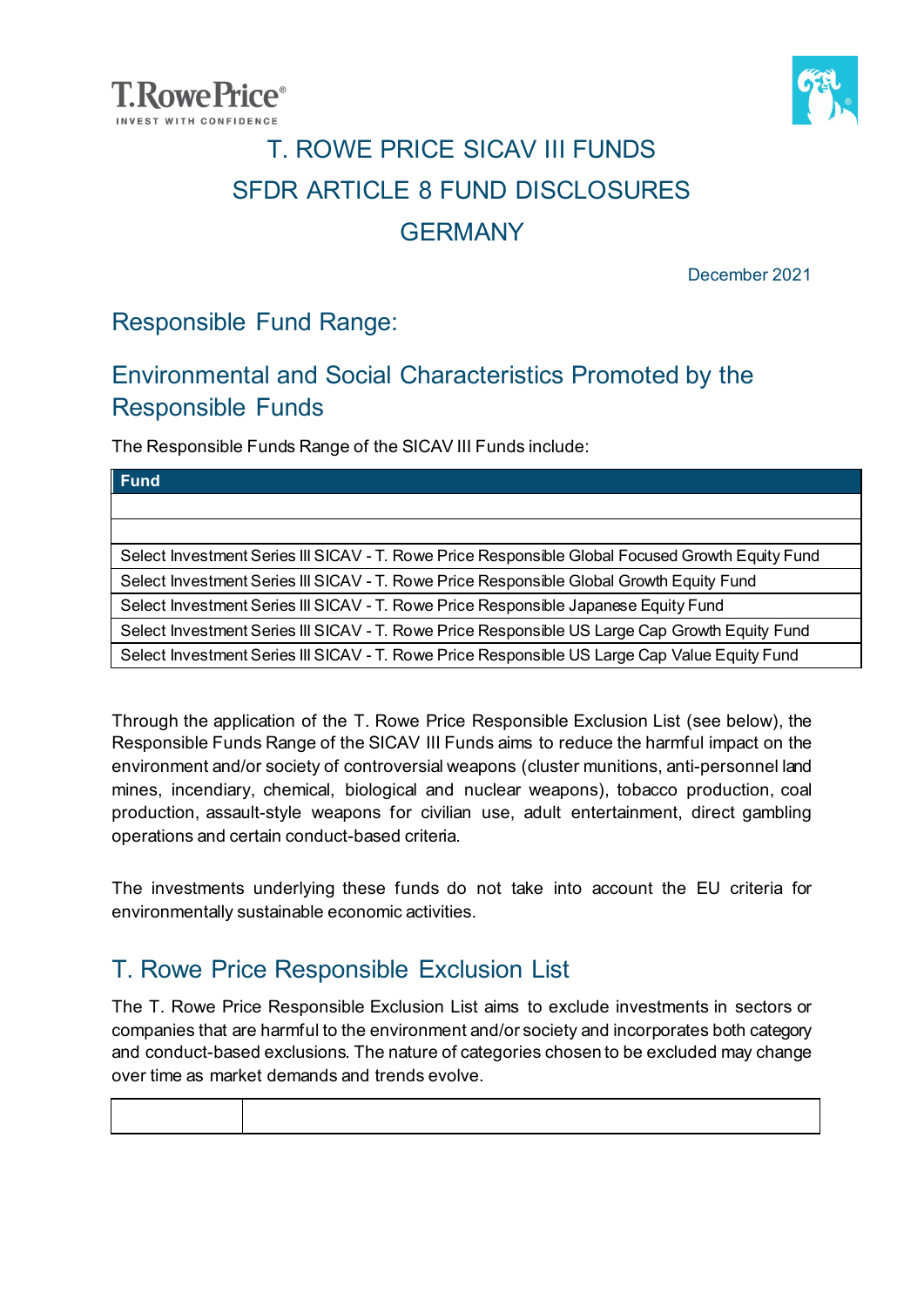| Controversial | Companies that have direct exposure to anti-personnel land mines,        |  |  |  |  |  |
|---------------|--------------------------------------------------------------------------|--|--|--|--|--|
| Weapons       | cluster munitions, incendiary weapons, biological weapons, chemical      |  |  |  |  |  |
|               | weapons and/or nuclear weapons; which is defined as either:              |  |  |  |  |  |
|               | 1. The company is developing, producing, maintaining, distributing,      |  |  |  |  |  |
|               | storing or providing another service for a cluster munition, anti-       |  |  |  |  |  |
|               | personnel land mine, incendiary, biological, chemical and/or nuclear     |  |  |  |  |  |
|               | weapon;                                                                  |  |  |  |  |  |
|               | The company is developing, producing or providing another service<br>2.  |  |  |  |  |  |
|               | for a component primarily developed for use in a cluster munition,       |  |  |  |  |  |
|               | anti-personnel land mine, incendiary, biological, chemical and/or        |  |  |  |  |  |
|               | nuclear weapon;                                                          |  |  |  |  |  |
|               | The company is developing, producing or providing another service<br>3.  |  |  |  |  |  |
|               | specialized or customized for the deployment of a cluster munition,      |  |  |  |  |  |
|               | anti-personnel land mine, incendiary, biological, chemical and/or        |  |  |  |  |  |
|               | nuclear weapon; or                                                       |  |  |  |  |  |
|               | The company has an ownership stake of more than 50% in a<br>4.           |  |  |  |  |  |
|               | company with direct exposure to cluster munitions, anti-personnel        |  |  |  |  |  |
|               | land mines, incendiary, biological, chemical and/or nuclear weapons.     |  |  |  |  |  |
| Tobacco       | Companies that have direct exposure to the manufacturing of tobacco      |  |  |  |  |  |
|               | and/or key tobacco components.                                           |  |  |  |  |  |
| Coal          | Companies that derive more than 5% of their revenues through the         |  |  |  |  |  |
|               | production of thermal coal.                                              |  |  |  |  |  |
| Assault-style | Companies that manufacture or retail semi- automatics or "assault-style" |  |  |  |  |  |
| Weapons       | weapons.                                                                 |  |  |  |  |  |
| Adult         | Companies that derive more than 5% of their revenues through the retail  |  |  |  |  |  |
| Entertainment | or production of adult entertainment.                                    |  |  |  |  |  |
|               |                                                                          |  |  |  |  |  |
| Gambling      | Companies that derive more than 5% of their revenues from direct         |  |  |  |  |  |
|               | gambling operations.                                                     |  |  |  |  |  |
| Conduct-      | Corporate and sovereign issuers that have been involved in an extreme    |  |  |  |  |  |
| based         | environmental, social, ethical or governance breach and where the        |  |  |  |  |  |
|               | investment manager does not believe that they are taking adequate steps  |  |  |  |  |  |
|               | to remediate the issue.                                                  |  |  |  |  |  |

The Board of Managers of T. Rowe Price (Luxembourg) Management. S.à r.l. has oversight of the exclusion list, but has delegated the responsibility for creation, analysis and maintenance of the exclusion list to the investment manager. Our ESG Committee has oversight over the implementation of the exclusion list, which is conducted by the specialists in environmental, social and governance issues.

Considerations taken into account in determining the content of the exclusion list, include the conclusions of external research providers, engagements with the companies, the direct, indirect or ongoing nature of a company's involvement in a specific category or incident and evidence of exclusion by other investors. In conducting its analysis, the investment manager relies on a variety of sources for information about issuers, including:

**Sustainalytics**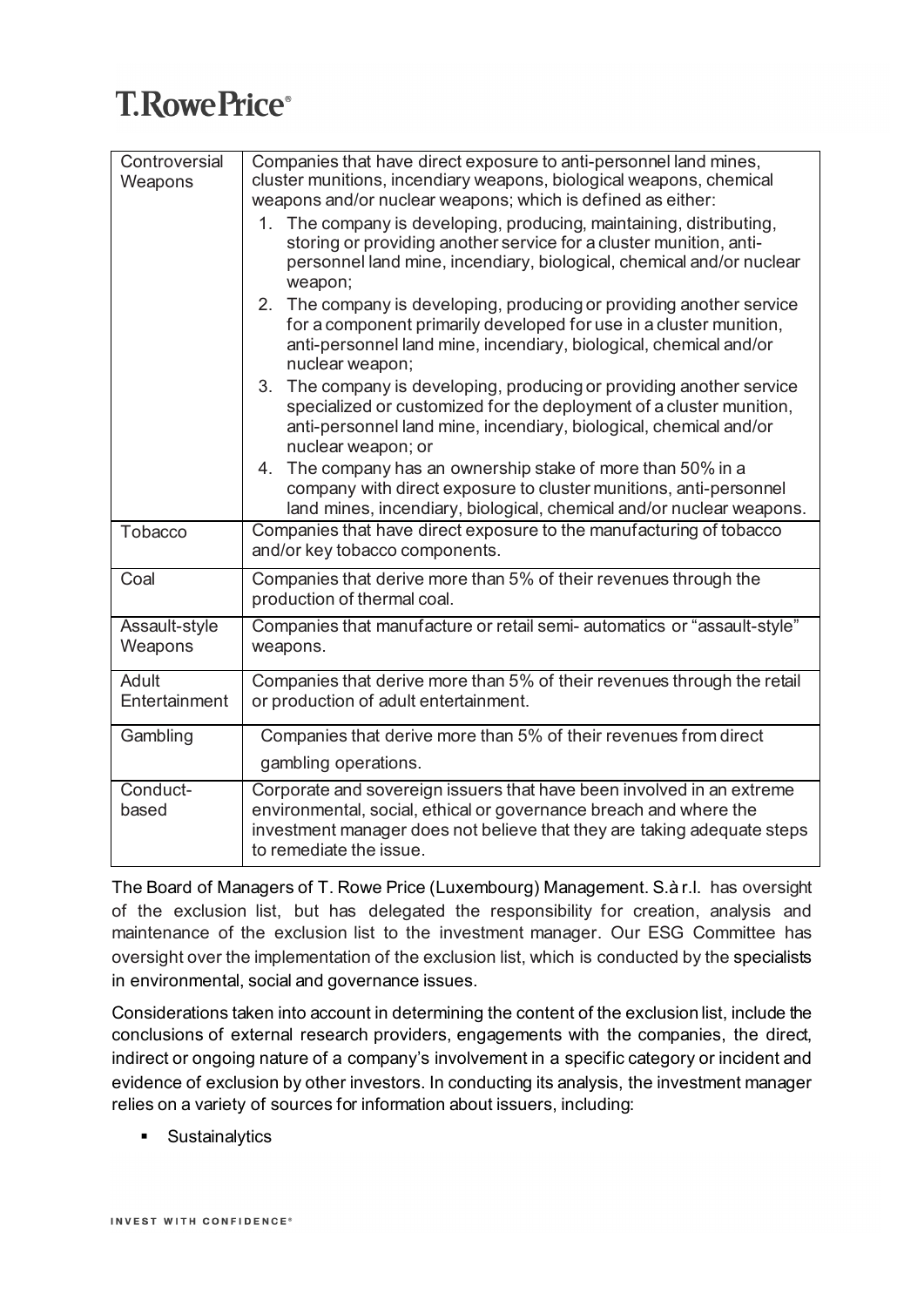- **MSCI ESG research**
- **Company reports**
- **Research by non-governmental organizations (NGOs)**
- T. Rowe Price's global team of equity and fixed income analysts
- **UN Convention on Cluster Munitions data**
- **UN Anti-Personnel Mine Ban Convention**
- **Government reports**
- **UN Global Compact Principles**
- OECD Guidelines for Multinational Enterprises
- **UN Guiding Principles on Business and Human Rights**

Companies are added to our conduct-based exclusion list when they have an extreme environmental, social, governance or ethical breach and we do not believe they are taking adequate steps to remediate the issue. There is an element of subjectivity in determining whether a particular conduct issue meets the 'extreme' threshold and this will be based on a variety of factors including but not limited to: type of conduct issue, industry/sector, length of time the issue has subsisted, and the company's receptiveness to engagement on the issue.

T. Rowe Price (Luxembourg) Management S.à r.l. periodically reviews the T. Rowe Price Responsible Exclusion List, together with the sources and methodologies utilised by the investment manager in the compilation of the list of securities for exclusion.

More information and the investment manager's ESG policy can be found on [https://www.troweprice.com/corporate/en/what-we-do/investing-approach/esg-investment](https://www.troweprice.com/corporate/en/what-we-do/investing-approach/esg-investment-policy.html)[policy.html.](https://www.troweprice.com/corporate/en/what-we-do/investing-approach/esg-investment-policy.html)

### Assessing, Measuring and Monitoring the Environmental and Social Characteristics

Responsibility for maintenance of the exclusion list lies with the investment manager's ESG specialists, who review and update the T. Rowe Price Responsible Exclusion List as necessary. Restrictions are automated within our internal investment compliance system and monitored by our Investment Compliance team on a pre-trade, post-trade and portfolio basis. Any compliance breaches identified are appropriately escalated.

The following sustainability indicators are used to monitor and assess the extent to which each fund attains the environmental and social characteristics that it promotes.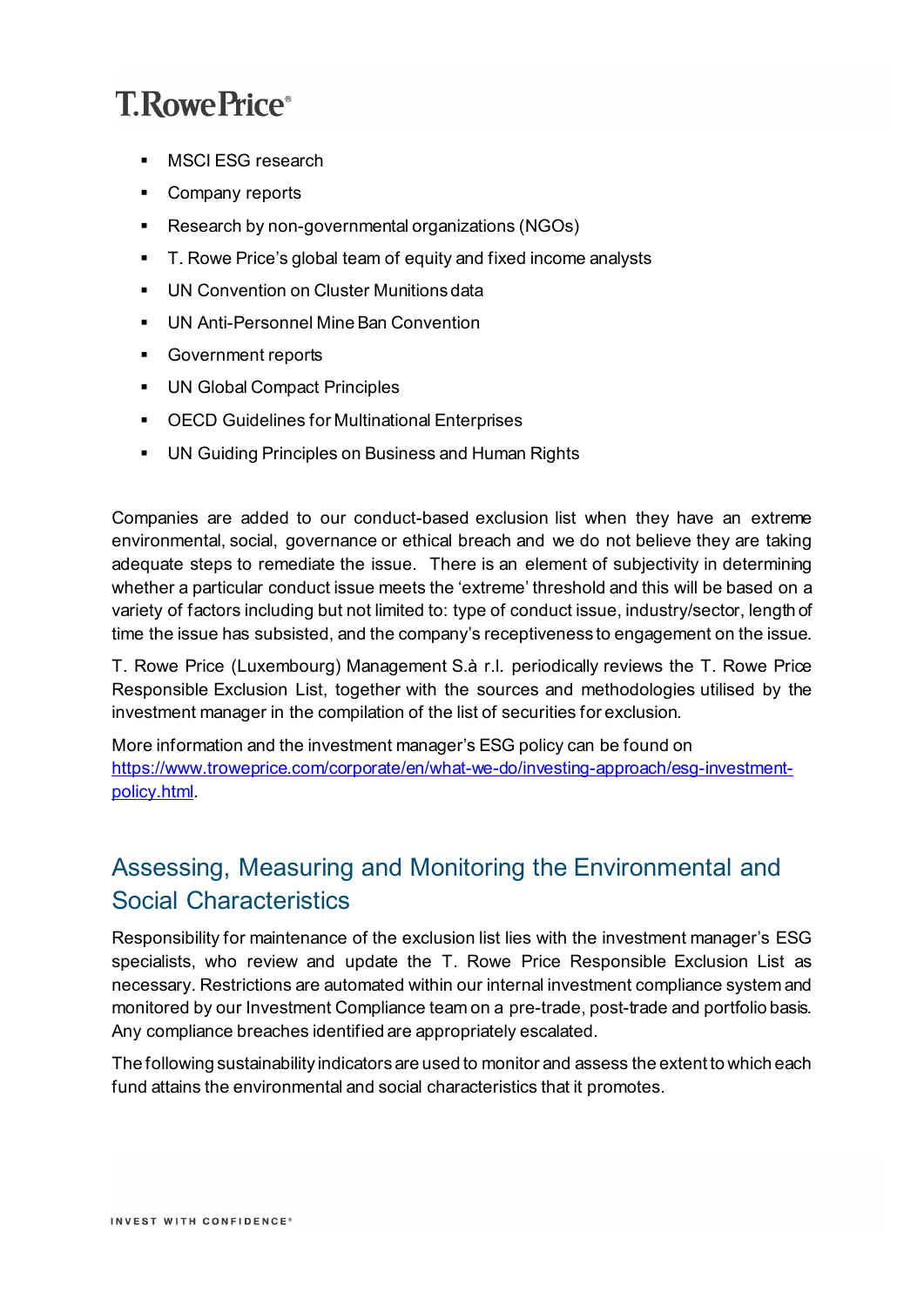- 0% holdings in companies involved in the production of controversial weapons (cluster munitions, anti-personnel land mines, incendiary, chemical, biological and nuclear weapons).
- 0% holdings in companies involved in the production or retail of assault-style weapons for civilian use.
- 0% holdings in companies whose main business activities involve the production of tobacco.
- 0% holdings in companies that generate >5% of revenues from adult entertainment.
- 0% holdings in companies that generate >5% of revenues from the production of coal.
- 0% holdings in companies that generate >5% of revenues from direct gambling operations.
- 0% holdings in corporate and sovereign issuers that have been involved in an extreme environmental, social, ethical or governance breach and, in the opinion of the investment manager, are not taking adequate steps to remediate the issue.

The use of derivatives aims to be consistent with the fund objectives and the environmental and social characteristics. However, there may be circumstances where a fund has some limited, indirect, exposure to a company involved in the excluded categories. Examples of these circumstances could include an investment in an instrument that gives exposure to an index, or an investment in a fund managed by an unaffiliated investment manager.

### **Benchmark**

| <b>Fund</b><br>I                                                                                    | <b>Primary Comparator Benchmark</b>     |
|-----------------------------------------------------------------------------------------------------|-----------------------------------------|
|                                                                                                     |                                         |
|                                                                                                     |                                         |
| Select Investment Series III SICAV - T. Rowe Price<br>Responsible Global Focused Growth Equity Fund | <b>MSCI All Country World Net Index</b> |
| Select Investment Series III SICAV - T. Rowe Price<br>Responsible Global Growth Equity Fund         | <b>MSCI All Country World Net Index</b> |
| Select Investment Series III SICAV - T. Rowe Price<br>Responsible Japanese Equity Fund              | <b>TOPIX Index Net</b>                  |
| Select Investment Series III SICAV - T. Rowe Price<br>Responsible US Large Cap Growth Equity Fund   | Russell 1000 Growth Net 30% Index       |
| Select Investment Series III SICAV - T. Rowe Price<br>Responsible US Large Cap Value Equity Fund    | Russell 1000 Value Net 30% Index        |

The benchmarks are used for comparison purposes only. They are broad market indices and, as such, are not aligned with the environmental and social characteristics of the funds.

### Environmental, Social & Governance ("ESG") and Sustainability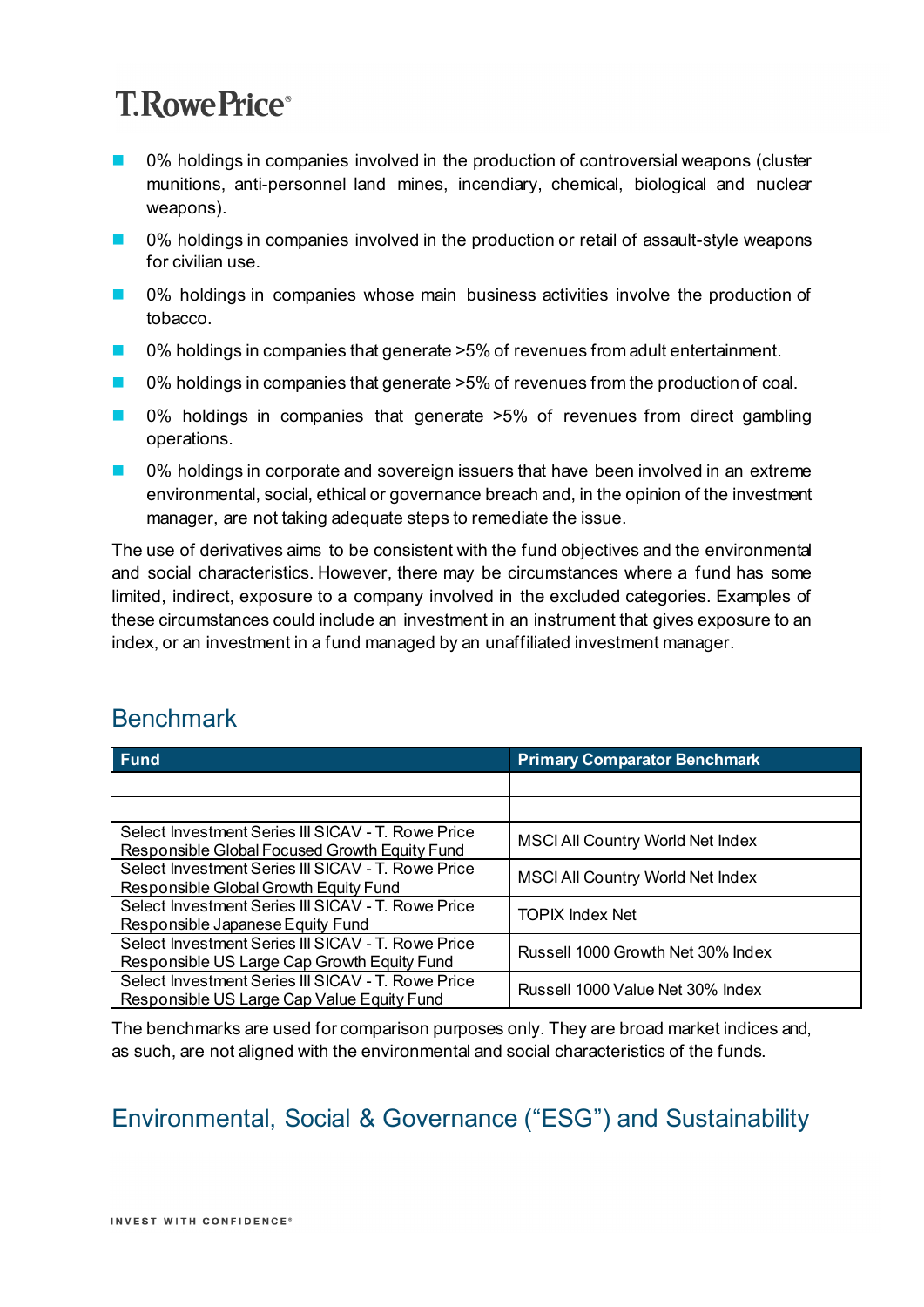### ("SU") Risks

Due to the variety of ways to integrate ESG and SU criteria, as well as the lack of available, reliable and/or historical data on which to evaluate these criteria, the assessment of ESG and SU factors as part of the investment process may not be applied uniformly across funds or strategies. As a result, there may be differences in performance compared to similar funds which apply ESG and SU criteria due to the different approach taken by the investment manager of the funds, as well as compared to similar funds which do not apply ESG and SU criteria. The risks linked to the application of ESG and SU criteria may also vary over time as the framework continues to evolve.

Due to environmental changes, shifting societal views, and an evolving regulatory landscape related to sustainability issues, the earnings and/or profitability of companies that a fund invests in may be impacted.

ESG or SU event(s) or condition(s) may occur, which could have a material negative impact on the value of an investment and performance of afund. The exposure that each fund is likely to have to ESG and SU risks is regularly assessed and disclosed in the 'Environmental, Social and Governance (ESG) Policy' section of the prospectus.

### Environmental, Social and Governance (ESG) Investment **Policy**

The investment manager uses fundamental analysis as the foundation of its investment decisions. Through its bottom-up approach, the investment manager endeavours to understand the long-term sustainability of a company's business model, and the factors that could cause it to change. The investment manager believes that environmental, social and governance issues can influence investment risk and return and, therefore, incorporates ESG risk considerations into its fundamental investment analysis.

### Sustainability Risks

The investment manager and the sub-investment managers, as appropriate, consider sustainability risks through the implementation of their proprietary Responsible Investing Indicator Model (or RIIM). RIIM utilises a selection of environmental, social and governance/ethical data points to construct a distinct responsible investing (RI) profile of each issuing entity, flagging any elevated RI risks or positive RI characteristics. This process helps the investment manager or sub-investment manager determine which ESG factors may materially impact the value of an investment. These sustainability risks and the ESG factors in general are incorporated into the investment process alongside financials, valuation, macroeconomics and other factors, and are components of the investment decision.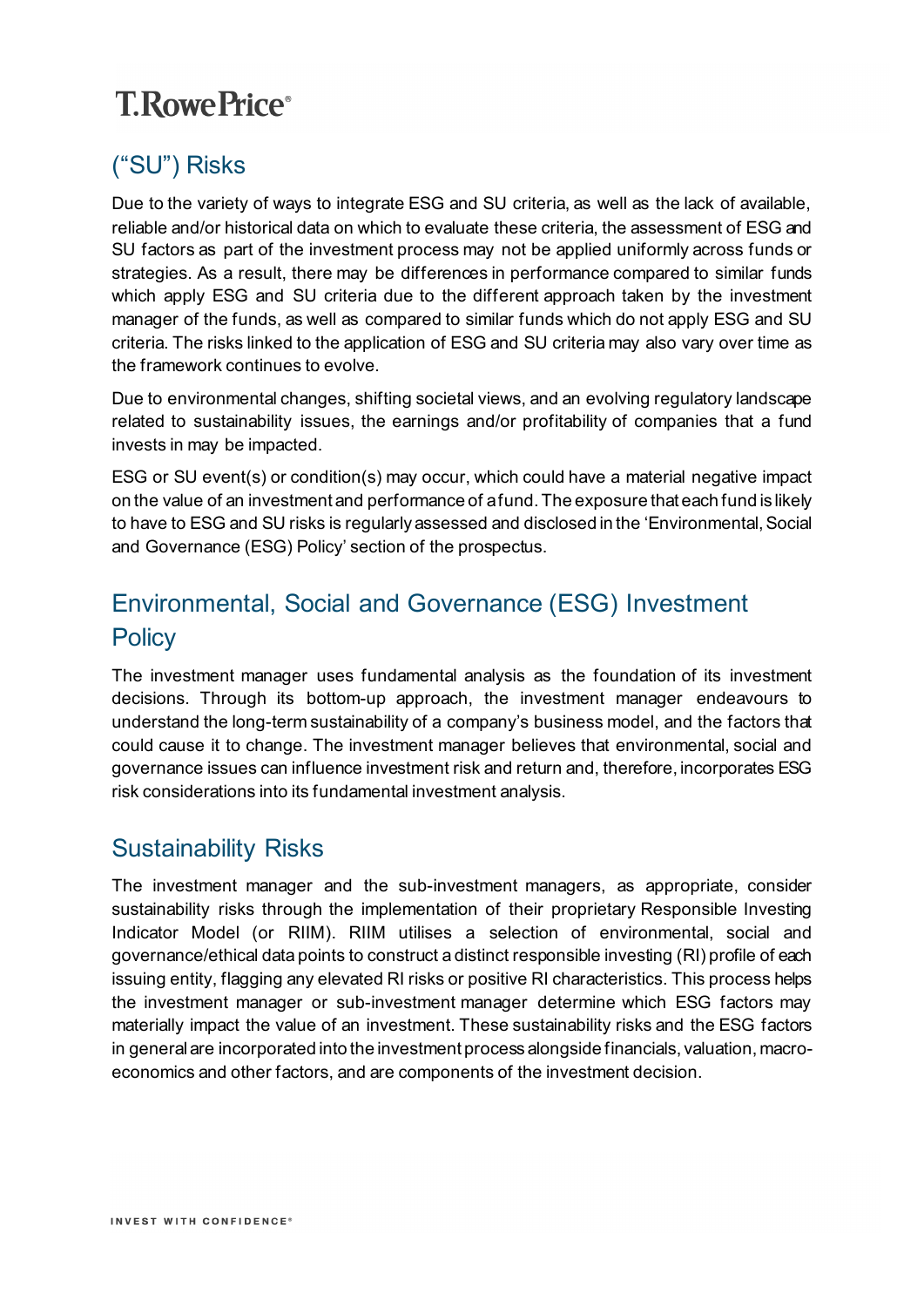As derivatives are not assessed through RIIM, the investment manager or sub-investment manager makes a qualitative judgment as to whether they have any impact on the sustainability risk of the funds.

The tables below set out 1) the selection of environmental, social and governance/ethical data points considered, where available, within the individual ESG and SU criteria and 2) the exposure level that a fund is likely to have to each criteria.

| <b>ESG and SU criteria</b> | <b>Applicable to Sovereign Investments</b>                              | <b>Applicable to Corporate Investments</b>             |  |  |
|----------------------------|-------------------------------------------------------------------------|--------------------------------------------------------|--|--|
| Environmental              | Carbon intensity of energy<br>$\bullet$<br>Policy for energy transition | Supply chain<br>$\bullet$<br>Raw materials             |  |  |
|                            | $\bullet$                                                               | $\bullet$                                              |  |  |
|                            | Pollution<br>$\bullet$                                                  | Energy and emissions<br>$\bullet$                      |  |  |
|                            | Baseline water stress<br>$\bullet$                                      | Land use<br>$\bullet$                                  |  |  |
|                            | Population density<br>$\bullet$                                         | Wateruse<br>$\bullet$                                  |  |  |
|                            | Sea level rise<br>$\bullet$                                             | Waste<br>$\bullet$                                     |  |  |
|                            | Extreme weather<br>$\bullet$                                            | General operations<br>$\bullet$                        |  |  |
|                            | Ocean health<br>$\bullet$                                               | Product sustainability<br>$\bullet$                    |  |  |
|                            | <b>Biodiversity protection</b><br>$\bullet$                             | Products and services environmental<br>$\bullet$       |  |  |
|                            | Forest cover<br>$\bullet$                                               | incidents                                              |  |  |
|                            | Ecosystem vitality (including deforestation)<br>$\bullet$               |                                                        |  |  |
|                            | Agriculture<br>$\bullet$                                                |                                                        |  |  |
|                            | Tourism revenue<br>$\bullet$                                            |                                                        |  |  |
|                            | Natural resource rents<br>$\bullet$                                     |                                                        |  |  |
|                            | Resource depletion<br>$\bullet$                                         |                                                        |  |  |
|                            | Carbon cost<br>$\bullet$                                                |                                                        |  |  |
| Social                     | Population growth<br>$\bullet$                                          | Supply chain (social)<br>$\bullet$                     |  |  |
|                            | Labour force<br>$\bullet$                                               | Employee safety and treatment<br>$\bullet$             |  |  |
|                            | Population health<br>$\bullet$                                          | Evidence of meritocracy<br>$\bullet$                   |  |  |
|                            | Health infrastructure<br>$\bullet$                                      | Society and community relations<br>$\bullet$           |  |  |
|                            | Safety<br>$\bullet$                                                     | Product sustainability<br>$\bullet$                    |  |  |
|                            | Unemployment<br>$\bullet$                                               | Product impact on human health and<br>$\bullet$        |  |  |
|                            | Education<br>$\bullet$                                                  | society                                                |  |  |
|                            | Employment opportunities<br>$\bullet$                                   | Product quality and customer<br>$\bullet$<br>incidents |  |  |
|                            | Development<br>$\bullet$                                                |                                                        |  |  |
|                            | Services<br>$\bullet$                                                   |                                                        |  |  |
|                            | Income equality                                                         |                                                        |  |  |

#### 1) ESG and SU criteria and their underlying data points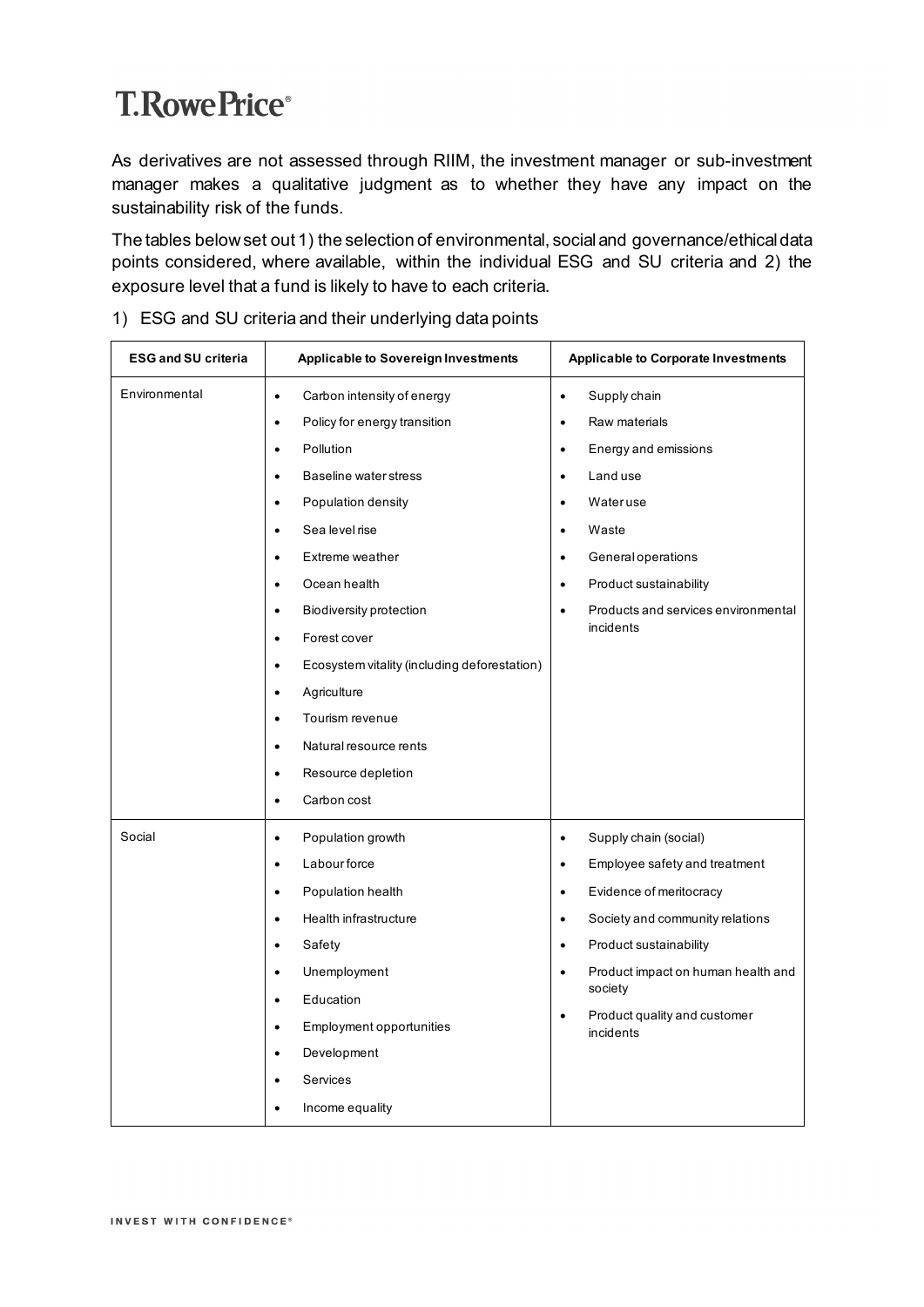| <b>ESG and SU criteria</b> | <b>Applicable to Sovereign Investments</b>                                                                                                                              | <b>Applicable to Corporate Investments</b>                                                                                                                                                                                           |  |  |
|----------------------------|-------------------------------------------------------------------------------------------------------------------------------------------------------------------------|--------------------------------------------------------------------------------------------------------------------------------------------------------------------------------------------------------------------------------------|--|--|
|                            | Poverty<br>٠<br><b>Gender equality</b><br>٠                                                                                                                             |                                                                                                                                                                                                                                      |  |  |
| Governance / Ethics        | Voice and accountability<br>٠<br>Political stability<br>٠<br>Government effectiveness<br>٠<br>Regulatory quality<br>٠<br>Rule of law<br>٠<br>Control of corruption<br>٠ | <b>Business ethics</b><br>$\bullet$<br>Bribery and corruption<br>$\bullet$<br>Lobbying and public policy<br>$\bullet$<br>Accounting and taxation<br>٠<br>Board and management conduct<br>$\bullet$<br><b>ESG</b> accountability<br>٠ |  |  |

#### 2) Fund exposure levels to each criteria.

The lower a fund's exposure level to each criteria, the less likely it is to experience a material negative impact on its returns as a consequence of the materialisation of an ESG or SU risk.

|                                                             | Environmental | Social | Governance /<br><b>Ethics</b> |
|-------------------------------------------------------------|---------------|--------|-------------------------------|
| <b>Equity Funds</b>                                         |               |        |                               |
|                                                             |               |        |                               |
|                                                             |               |        |                               |
| T. Rowe Price Responsible Global Focused Growth Equity Fund | Low           | Low    | Low                           |
| T. Rowe Price Responsible Global Growth Equity Fund         | Low           | Low    | Low                           |
| T. Rowe Price Responsible Japanese Equity Fund              | Low           | Low    | Low                           |
| T. Rowe Price Responsible US Large Cap Growth Equity Fund   | Low           | Low    | Low                           |
| T. Rowe Price Responsible US Large Cap Value Equity Fund    | Medium        | Low    | Low                           |

There may be circumstances where a fund has indirect exposure to the ESG criteria. Examples of these circumstances could include an investment in an instrument that gives exposure to an index, or an investment in a fund managed by an unaffiliated investment manager. In such cases, this potential level of additional exposure would not be reflected in the table above.

More information and the investment manager's ESG policy can be found on [https://www.troweprice.com/corporate/en/what-we-do/investing-approach/esg-investment](https://www.troweprice.com/corporate/en/what-we-do/investing-approach/esg-investment-policy.html)[policy.html](https://www.troweprice.com/corporate/en/what-we-do/investing-approach/esg-investment-policy.html)